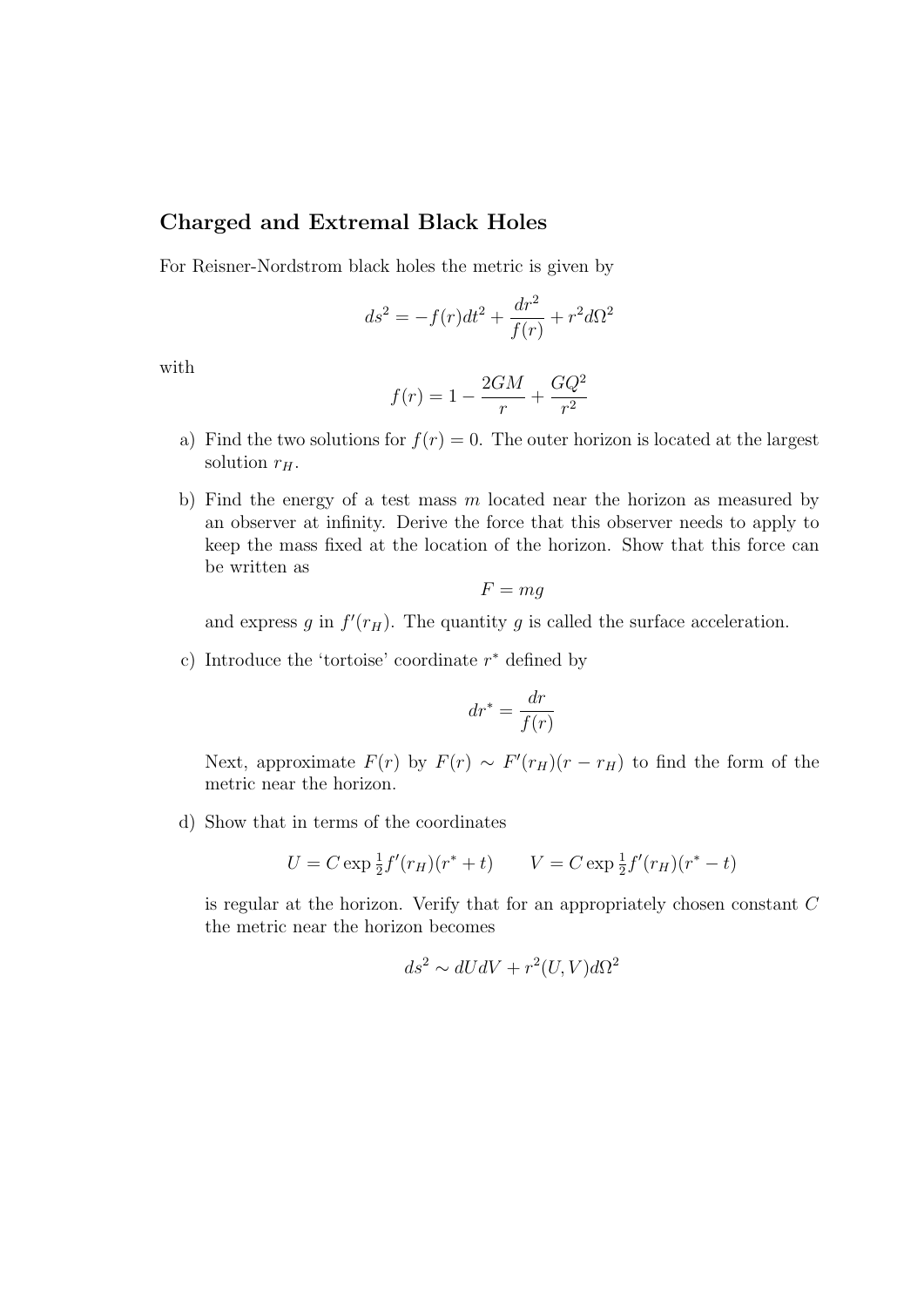e) The analytic continuation to Euclidean signature is regular only for a certain periodicity of the time  $t$ . Find this period and argue that this implies that the black hole has a temperature equal to

$$
T = \frac{f'(r_H)}{4\pi}
$$

and express your result in the surface acceleration. This is the general expression for the Hawking temperature.

f) Derive the Bekenstein-Hawking formula

$$
S = \frac{A}{4G}
$$

by showing that it obeys the 1st law of thermodynamics

$$
dM = TdS - \Phi dQ
$$

where  $\Phi$  is the standard Coulomb potential. Hint: use the defining equation  $f(r_H) = 0$  for the horizon and demand that it remains valid after a combined variation of  $r_H$ , M en  $Q$ .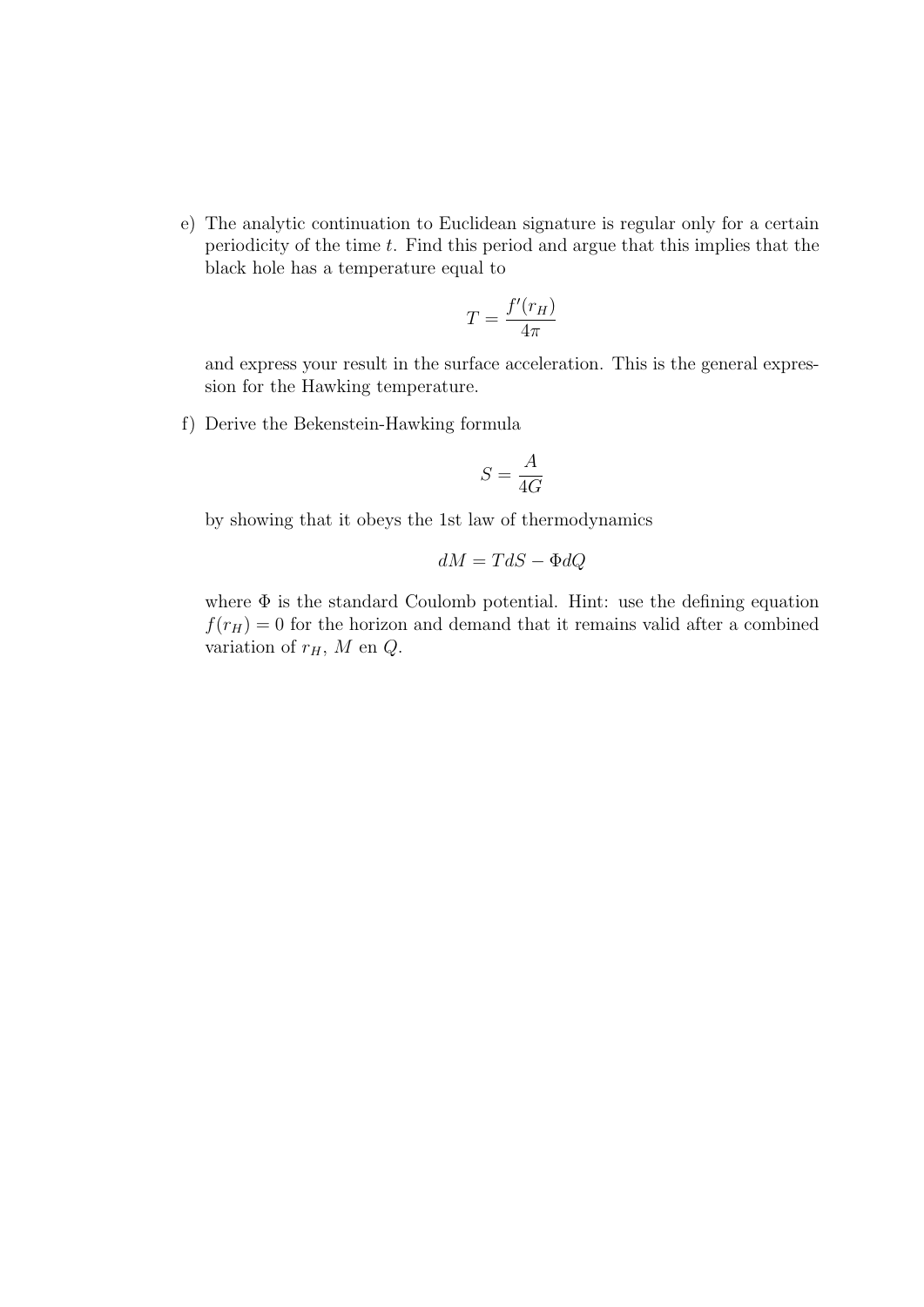## The Unruh temperature in de Sitter space

De Sitter space is described by the metric

$$
ds^{2} = -(1 - v^{2})dt^{2} + \frac{dr^{2}}{1 - v^{2}} + r^{2}(d\theta^{2} + \sin^{2}\theta d\phi^{2})
$$

where  $v = H_0 r$ .

- a) Determine the force on a particle with mass  $m$  that is kept fixed at position  $r$ as measured by an observer O at the origin  $r = 0$ .
- b) Determine the surface acceleration at the cosmological horizon.
- c) The Hawking temperature is the temperature of the radiation that comes from the horizon as measured by the observer  $O$ . It is given by

$$
T=\frac{g}{2\pi}
$$

Find the temperature as measured by a static observer  $O'$  at radius r in de Sitter space.

d) Express your result in terms of the acceleration  $a$  of this observer  $O'$  in his own frame, and the surface acceleration  $a_0$  at the horizon. Show that

$$
T = \frac{\sqrt{a^2 + a_0^2}}{2\pi}
$$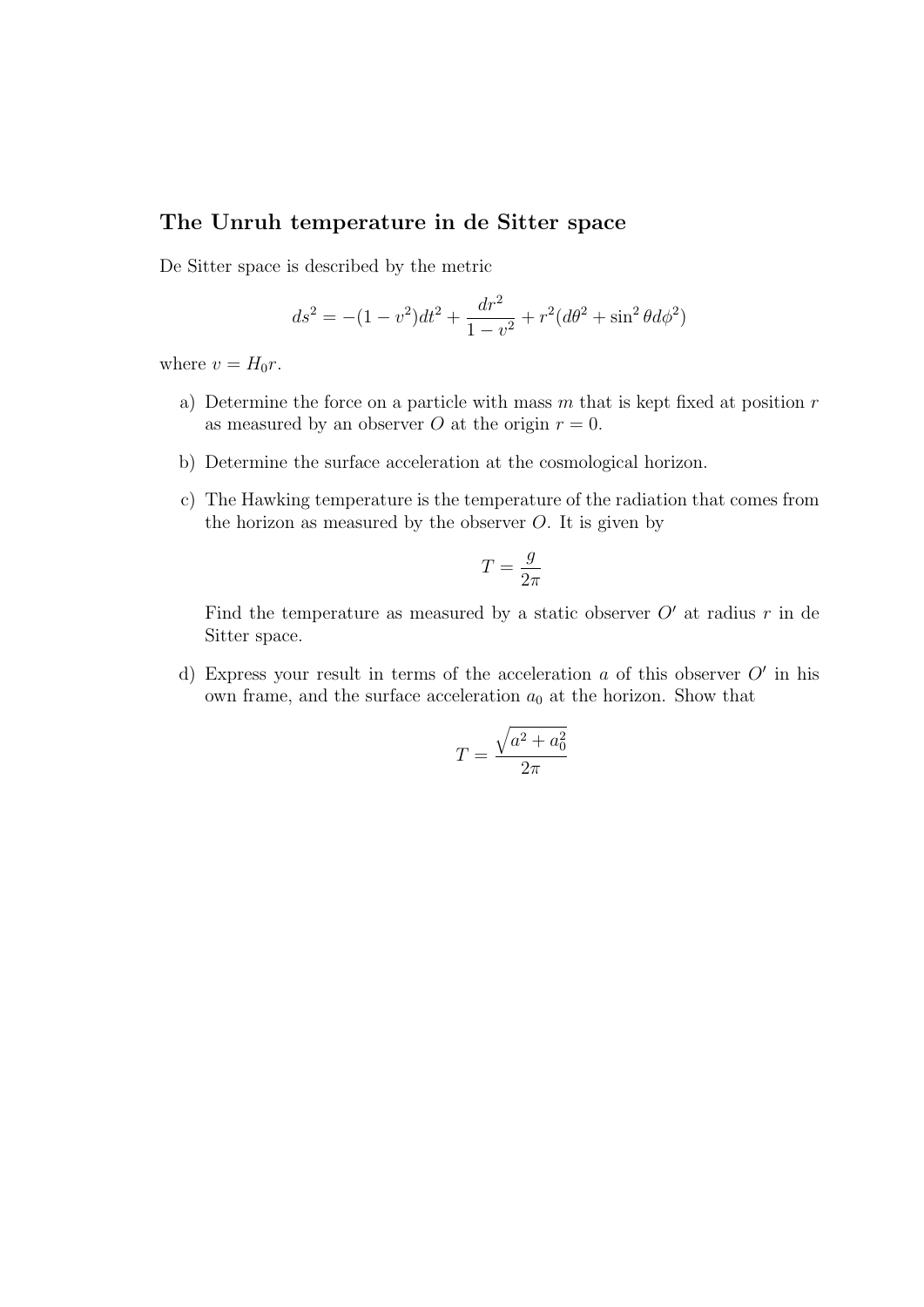## Cardy's formula

In string theory one often makes use of conformal field theory (CFT) techniques. One of these involves the calculation of the number of quantum states as a function of the energy  $E$  measured in units of the radius  $R$  of the worldsheet circle.

$$
L_0=ER
$$

The number of quantum states can be deduced from the partition function

$$
Z(\tau) = \text{tr}\left(e^{2\pi i \tau (L_0 - c/24)}\right)
$$

Here c denotes the central charge of the CFT and is a measure for the number of degrees of freedom. The parameter  $\tau$  takes values in the upper half of the complex plane, and may be identified as the so-called complex modulus of the two dimensional torus obtained my modding out the complex plane by the lattice generated by the complex numbers 1 and  $\tau$ .

$$
\mathbf{T}^2 = \mathbf{C}/(\mathbf{Z} + \tau \mathbf{Z})
$$

The fact that one can make this identification implies that the partition function  $Z(\tau)$  will have special properties under the modular group defined by

$$
\tau \to \frac{a\tau + b}{c\tau + d}
$$

with a, b, c, and d integers satisfying  $ad - bc = 1$ .

a) Explain why this is the case.

We will now assume that  $Z(\tau)$  is modular invariant. This means in particular that  $Z(\tau) = Z(-1/\tau)$ . We want to use this fact to determine the number of quantum states  $d_N$  with energy  $L_0 = N$  for large values of N.

- b) Express  $Z(\tau)$  as a series in terms of  $d_N$ , and derive conversely an expression for  $d_N$  as a Fourier integral (or inverse Laplace transform) of  $Z(\tau)$ .
- c) Argue that for large N the integral is dominated by the behavior of  $Z(\tau)$  in the limit  $\tau \to 0$ .
- d) Now use the modular invariance of  $Z(\tau)$  to express its leading behavior for  $\tau \to 0$  in term of the central charge c. Use the fact that the ground state of the CFT is unique.